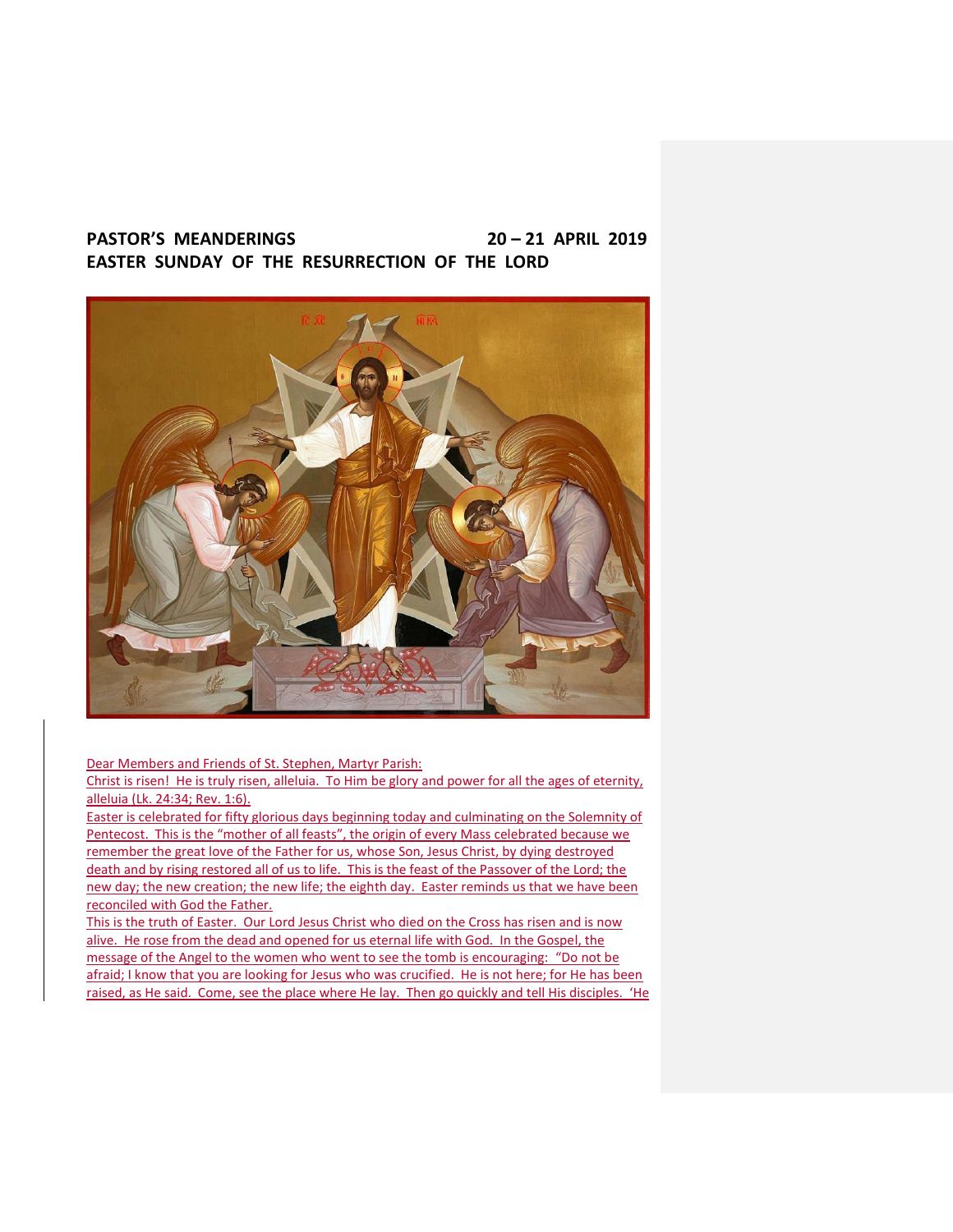has been raised from the dead, and indeed He is going ahead of you to Galilee; there you will see Him.'" (Mt. 28:5-7) Like Mary Magdalene and the other Mary, this good news should be a cause of great joy for us!

This is the truth that we celebrate today and at every liturgy. Our Lord Jesus Christ is with us and will forever be present in our midst. He is true to His promise. He is alive. He wants to meet us in Galilee. What is the significance of Galilee? It was Jesus' home. It was where Jesus' followers lives. it was also the place where many significant events took place as Jesus fulfills His mission. Even now, Jesus wants to meet us where we live. He wants to find a dwelling there. he wants to entrust us with a mission of making His presence known and experienced by everyone.

As His disciples this is the truth that we are called to give witness to in our daily lives. We need to tell the world in which we live, Jesus is risen and He is with us. We need to show the world that we are witnesses to this truth. We are His disciples. We need to be faithful to Jesus who appears to the disciples and assures them: "All authority in heaven and on earth has been given to me. Go therefore and make disciples of all nations, baptizing them in the name of the Father and of the Son and of the Holy Spirit, and teaching them to obey everything that I have commanded you. And remember, I am with you always, to the end of the age." (Mt. 28:18-20) a witness is someone who testifies to the truth. It is our responsibility as followers of Jesus to give witness to His truth with the way we live our respective lives. May we show to the world, our society, our community and to our Church that we are people who believe and give witness to the resurrection of Jesus, that we are an Easter People!

These days of Easter also remind us of the beginnings of the Church. It challenges us to continue what Jesus taught His disciples and to live by His example. It teaches us to take courage that despite the challenges we face in our world, the Risen Christ, through the power of the Holy Spirit, is present and active in our lives.

I extend a warm welcome to those who are visiting our parish this weekend. We are pleased that you chose to worship and celebrate this Easter with us. We extend an invitation to those of you who live in the area to become a regular part of the St. Stephen community. The Sunday bulletin lists our Mass times and contact information if you have any questions or if we can be of assistance.

As we celebrate this Easter, I would like to express my sincere appreciation to all of you who have shared your time, talent and treasure in making our Lenten, Holy Week and Easter celebrations and activities prayerful, beautiful and smooth flowing. To the environment committee and especially Marsha who decorated our church so beautifully, despite the priests' hidden additions; to the choir and Jessica who brought life to our Triduum and Ester celebrations, to the hospitality committee and those directing traffic, to the altar servers, to the lectors and extraordinary ministers of the Eucharist, to the many donors and to all who have worked behind the scenes please accept my sincere thanks.

May you and your families have a very blessed Easter.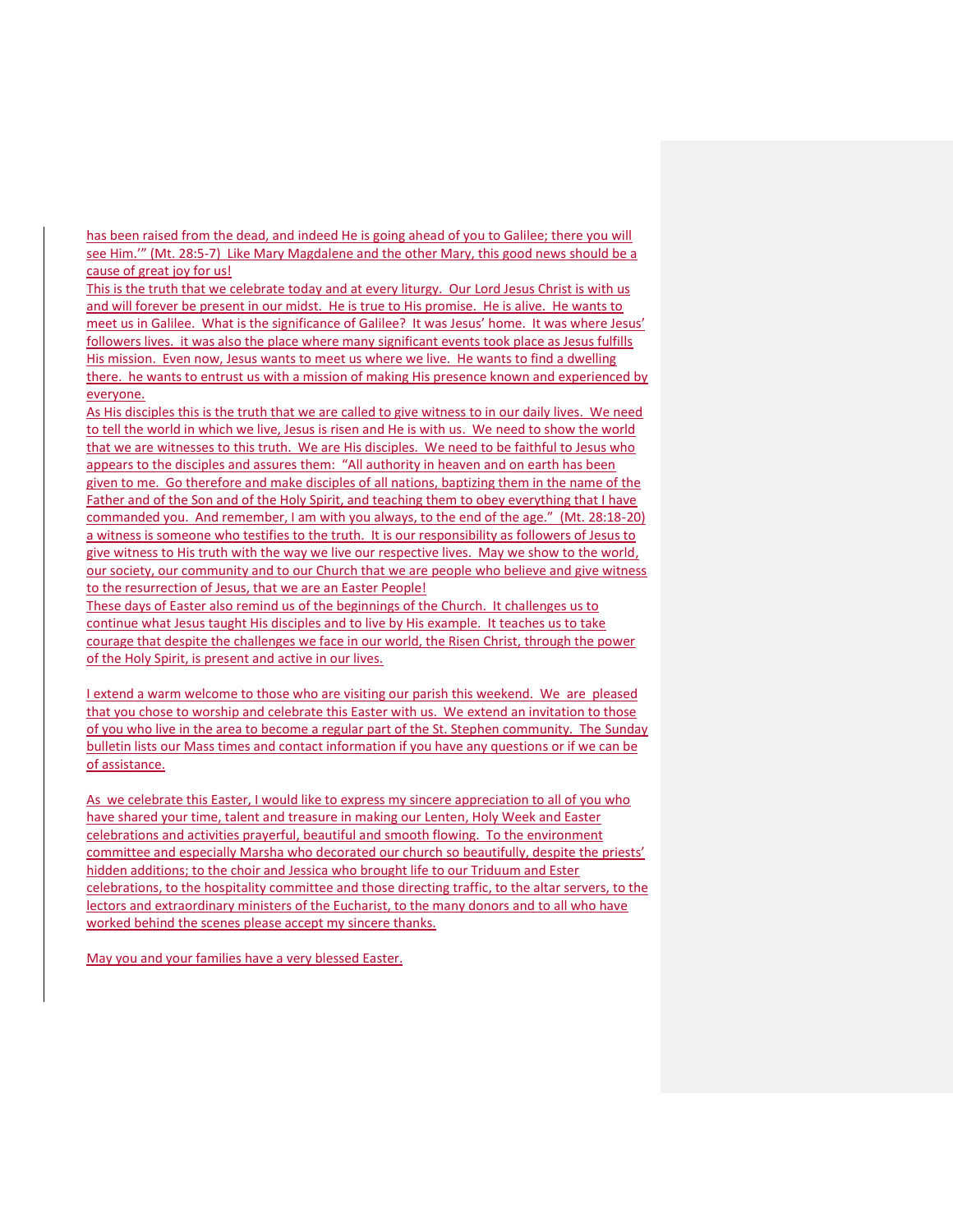## **SUNDAY REFLECTION**

Dear Members and Friends of St. Stephen, Martyr Parish:

## **READINGS FOR THE SECOND SUNDAY OF EASTER / DIVINE MERCY SUNDAY 28 APRIL 2019**

**Acts 5:12-16:** The first disciples continue in their Jewish religious practice and many others swell the number of believers.

**Rv. 1:9-13, 17-19:** John tells of the vision in which he was commissioned to set down in writing all that he has experienced, the realization that the presence and revelation of the Risen Christ guides and challenges the Church.

**Jn. 20:19-31:** The risen Jesus reassures and commissions His fearful disciples on the evening of Easter Day and later to Thomas challenging them to new levels of belief.

## **DIVINE MERCY CELEBRATION**

**A PRAYER SERVICE AND BENEDICTION WILL BE HELD NEXT SUNDAY, 28 APRIL AT 3:00 P.M. IN RECOGNITION OF THE FEAST OF THE DIVINE MERCY.**

Pope John Paul – now St. Joh Paul II \_ had actively promoted the message of St. Faustina. In his 1980 encyclical on God's mercy, *Rich in Mercy,* he developed a scriptural and doctrinal basis for our faith in the mercy of God. By linking the revealed truth about God's mercy to one of the most solemn Sundays after Easter itself, he illumined the fact that the liturgy already proclaimed the divine mercy. The truth has been embedded for two millennia in the worship of the Church. Once again we see an illustration of the ancient saying, "The law of faith is the law of prayer."

On the Second Sunday of Easter, the responsorial psalm and Gospel for Cycles A, B and C center on the theme of mercy. In Psalm 118 we sing three times "His mercy endures forever." The Gospel, from Jn. 20:19-31, begins with the risen Christ appearing to the apostles on Easter night. Jesus calms His disciples by saying and giving them "Peace." He shows them the scars of His Passion, His wounded hands and side. His glorified body retains the evidence of His saving work through His suffering, death and resurrection.

He fills them with joy and again says to them – and produces in them – "Peace." Then He breathes on them and explains what the divine breathing means with the words, "Receive the holy Spirit. Whose sins you forgive are forgiven them, and whose sins you retain are retained." He gives the apostles the power of God's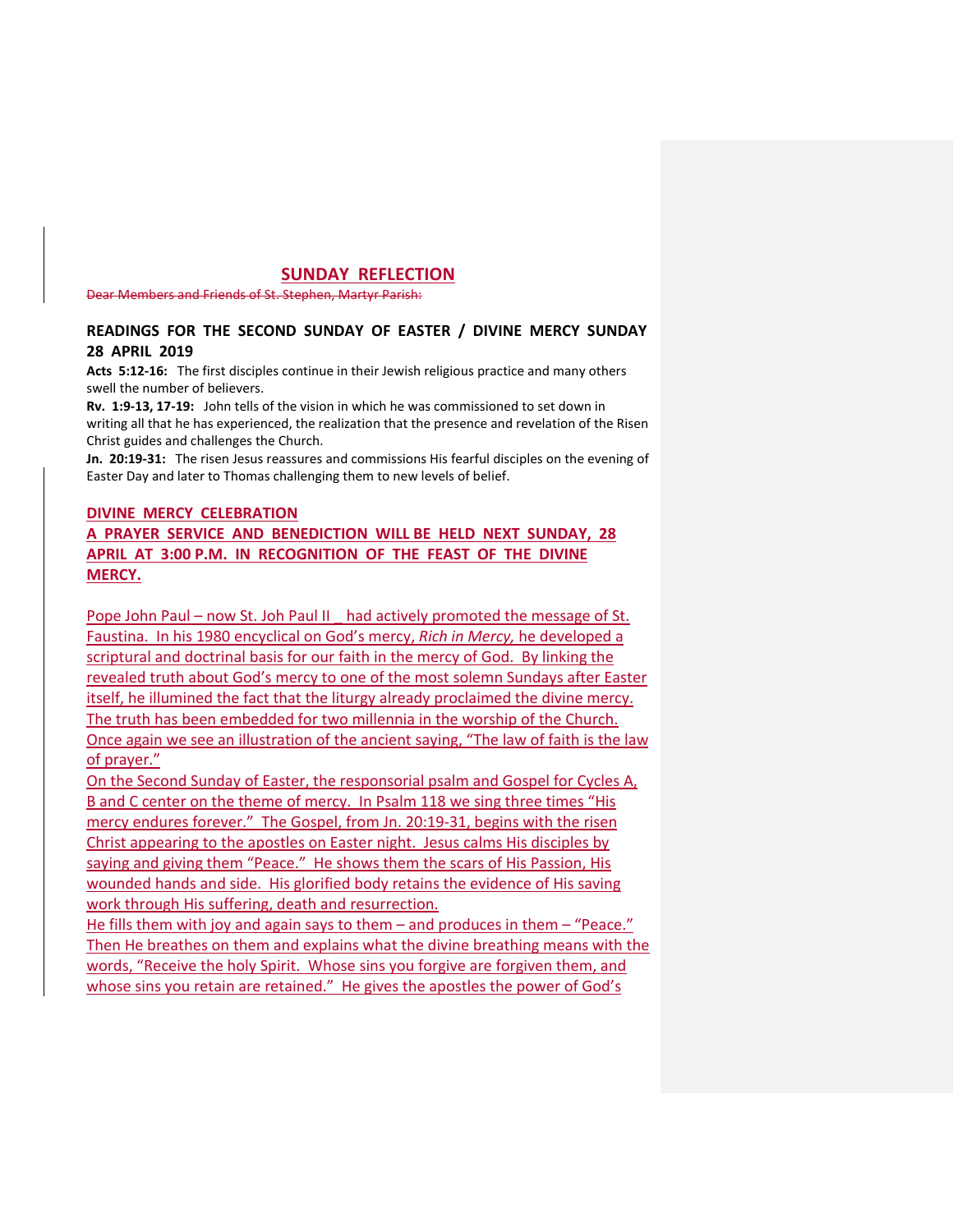mercy for the sinner, the gift of forgiving sins from God's treasury of mercy. The other texts speak of healing and give the assurance there is nothing to fear. From Holy Thursday to Easter Sunday to the Eighth Day of Easter, the divine love song of mercy is chanted amid abundant alleluias. For centuries in liturgy the Church has proclaimed the mercy of God through the Word of God and the Sacrament of the Body and Blood of Christ. The tables of Word and Sacrament are heaped with the promises of Divine Mercy and its grand effect in the lives of millions. The liturgy is the storehouse of the wisdom of God and a treasure chest for all the worshipers.

## **'I Spoke as a Brother'**

A TIME magazine issue in 1984 presented a startling cover. It pictured a prison cell where two men sat on metal folding chairs. The young man wore a black turtleneck sweater, blue jeans and white running shoes. The older man was dressed a white robe and had a white skullcap on his head. They sat facing one another, up close and personal. They spoke quietly so as to keep others from hearing the conversation. The young man was Mehmet Ali Agca, the pope's attempted assassin; the other man was Pope John Paul II, the intended victim. The pope held the hand that had held the gun whose bullet toe into the pope's body.

In the cell, unseen in the picture, were the pope's secretary and two security agents, along with a still photographer and videographer. John Paul wanted this scene to be shown around a world filled with nuclear arsenals and unforgiving hatreds. The Church has always used paintings, sculpture and architecture to communicate spiritual meanings. This was a living icon of mercy. The Church was celebrating the 1950<sup>th</sup> anniversary of Christ's death and Christian redemption. The pope had been preaching forgiveness and reconciliation constantly. His deed with Ali Agca spoke a thousand words. John Paul's forgiveness was deeply Christian. He embraced his enemy and pardoned him. At the end of their 20 minute meeting, Ali Agca raised the pope's hand to his forehead as sign of respect. John Paul shook Ali Agca's hand tenderly. When the pope left the cell he said, "What we talked about must remain a secret between us. I spoke to him as a brother whom I have pardoned and who has my complete trust." This is an example of God's divine mercy, the same divine mercy whose message St. Faustina witnessed.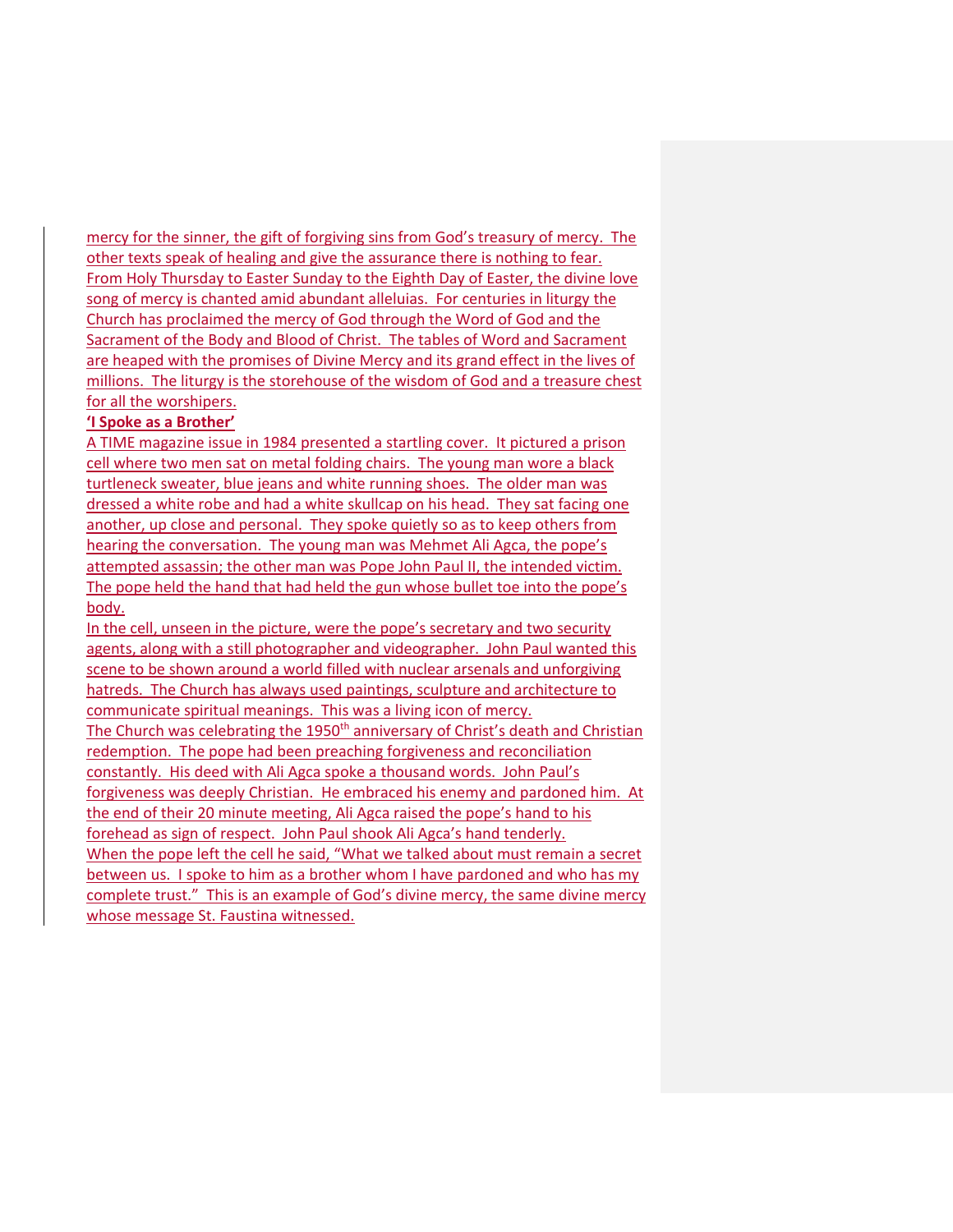

**Formatted:** bodytext, Space After: 12 pt

**Formatted Table**

**Formatted:** Font: 14 pt

# **EASTER**

## **What is the True Meaning of Easter for Catholics?**

And he said to them, "Thus it is written that the Messiah would suffer and rise from the dead on the third day" Luke 24:46

Easter is the oldest Christian holiday and the most important feast of the ecclesiastical year. In fact, the dates and celebrations of the liturgical year (including all the Christian movable feasts) are arranged around the central Christian feast of Easter.

The Roman Catholic Church always marks Easter on the first Sunday that follows the first full moon of the Spring Equinox. The date therefore changes each year and falls on any day between March 22 and April 25.

Easter Sunday starts the Easter season, marks the end of Lent and is the last day of the Holy Week which is also known as the Easter Triduum (Holy Thursday, Good Friday and Easter Sunday).

The true meaning of Easter has deep significance in our lives as Catholics. **Easter celebrates Christ's resurrection from the dead. CHRIST IS RISEN**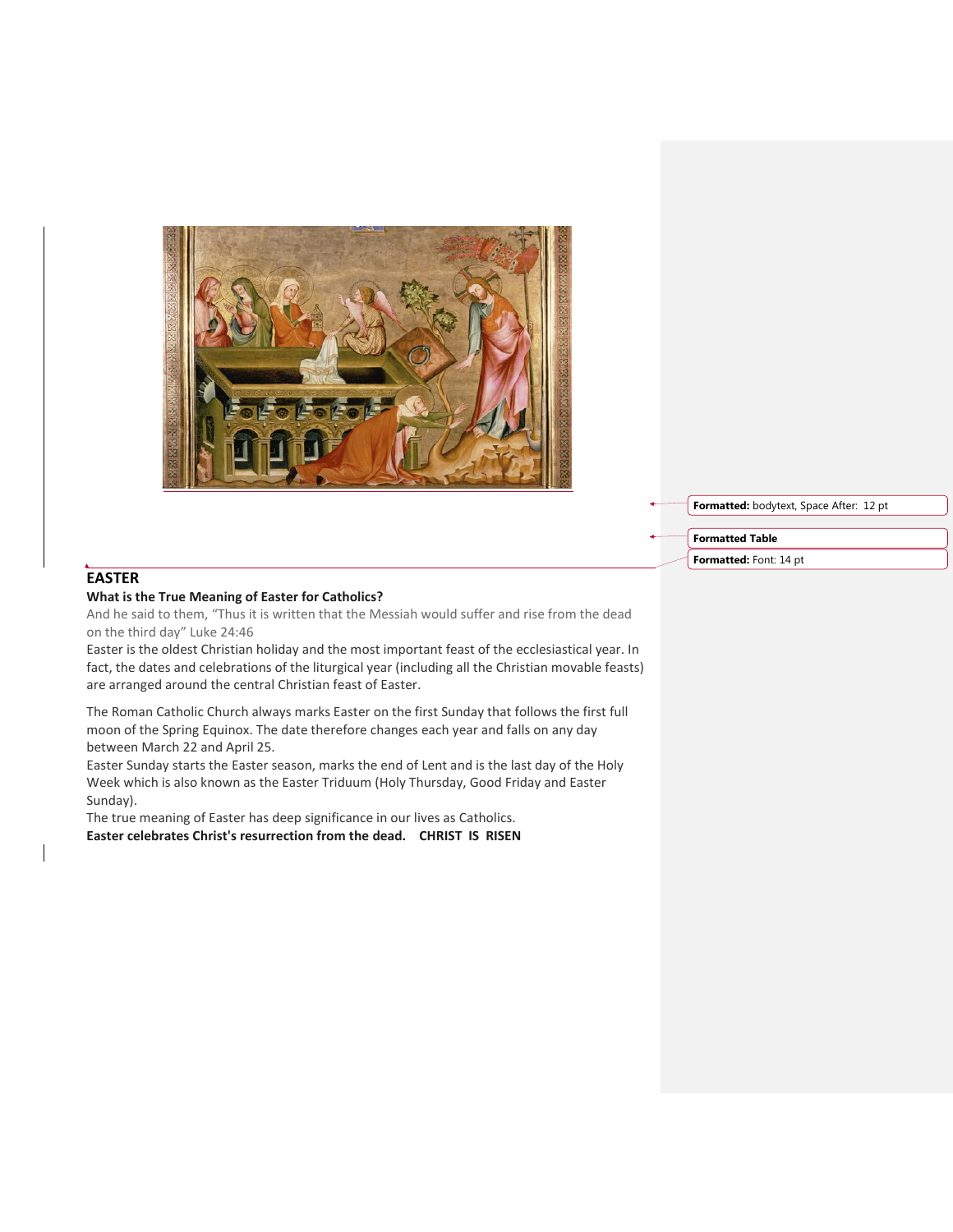**Formatted:** Centered



#### **ITEMS ASSOCIATED WITH EASTER AND THE LIFE OF THE CHURCH Easter Fire**

One of the most beautiful things about the Catholic Church is the use of symbols to communicate meaning. Fire, one of the most frequently used symbols in our faith, communicates a number of different meanings: Holy Spirit, purification, or bring light into darkness. As we approach Easter and the end of Lent we use this symbol of fire in a moving Ritual called "The Service of Light" which happens on Holy Saturday night at the Easter Vigil. This leads to the question, "Why do Catholics light an Easter fire? Isn't this a pagan custom?" The world's spiritual belief systems make frequent reference to fire. Fire and sun gods can be found in many religious and fire itself often plays an important role in both magical and religious rituals. Often fire is seen as a purifying force. A number of religions attribute special significance to freshly kindled fire. In the ancient world, various ethnic groups, including the ancient Hebrews, kept sacred, ceremonial fires burning constantly, and saw in fire a symbol of the divine. Many of these beliefs and practice find faint echo in past and present Easter fire customs.

#### *Fire and Light in the Bible*

Both the Hebrew Bible, the Old Testament, and the Christian scriptures, the New Testament, describe God in terms of light. Unlike other ancient religious teachings, however, biblical spirituality clearly states that God is not the same thing as light or the sun. rather, God created light and the sun. in fact, the creation of light was one of the first things that God did in shaping the world (Gen. 1:3-4). Although God is something other or greater than light, God's presence is often accompanied by light, such as occurred at Solomon's dedication of the Temple (2 Cron. 5:13-14) and at the conversion of Paul (Acts 9:3). The bible also speaks of the gifts of God, such as life, goodness, truth, and wisdom, in terms of light. The Psalmist declares that "the unfolding of God's word gives light; it imparts truth to the simple" (Ps. 119:130). Godly behavior is also associated with light. Christian scripture demands of its adherents that they "cast off the works of darkness and put on the armor of light" (Ro. 13:12).

In biblical times, fire was the only source of light besides the sun. thus it is not surprising that the Bible likens the appearance of God to fire. The Bible's Book of Genesis describes God as a smoking fire pot and a burning torch (Ten. 15:17). In the Book of Exodus God takes the form of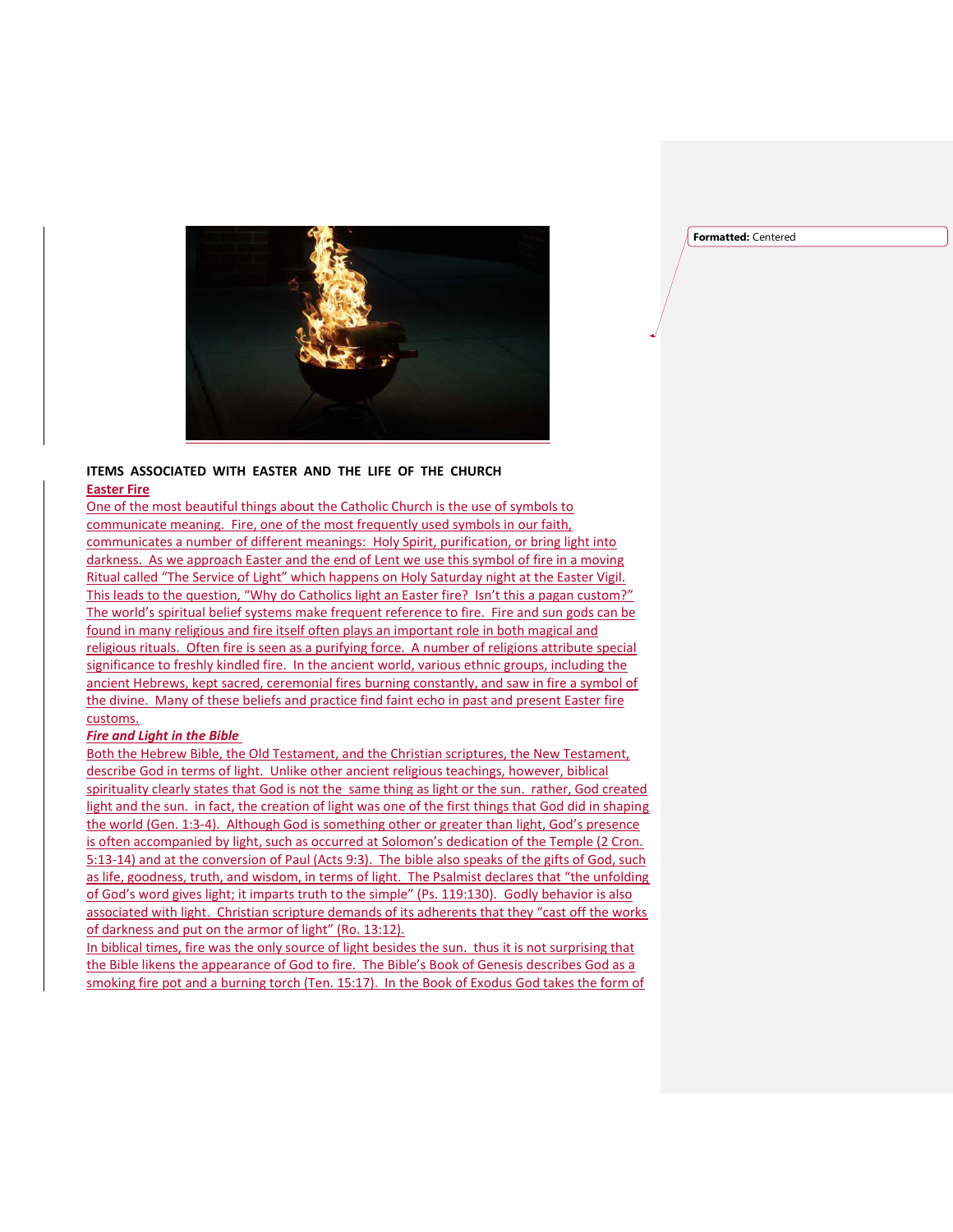a burning bush (Ex. 3:2). When the ancient Israelites fled from slavery in Egypt, God appeared to them by night as a pillar of fire leading them on through the wilderness (Ex. 13:21). *Early Christian Easter Fires*

The early Christians celebrated Easter in the middle of the night with a ceremony now called the Easter Vigil. Perhaps in part because of the darkness of the hour, they quickly made the lighting of numerous lamps and torches an important feature of the festival. This custom led some to call the ceremony "the great service of light" and the evening itself "the night of illumination" or "the night of radiant splendor." An early Christian writer recorded the fact that the emperor Constantine (d. 337) "transformed the night of the sacred vigil into the brilliance of day, by lighting throughout the whole city … pillars of wax, while burning lamps illuminated every house, so that this nocturnal celebration was rendered brighter than the brightest day"(Weiser, 134). St. Gregory of Nyssa (c. 335-394) described Holy Saturday evening as the "glowing night which links the splendor of burning lamps to the morning rays of the sun, thus producing continuous daylight without any darkness" (Weiser, 134). This seeming contradiction, daylight shining at night, echoed the seeming contradiction celebrated in the Easter festival, that is, life emerging from death.

More specifically, the bright light in the darkness served as a symbol of Christ. This interpretation fits with Christian scripture, which describes Jesus as "the light of the world" (Jn. 8:12). Another important passage that describes Christ in terms of light declarles that "the light shines in the darkness and the darkness has not overcome it" (Jn. 1;5). Indeed, in Orthodox churches this particular passage (Jn. 1:1-17) is read out loud in several different languages, including Hebrew and Greek, at the Resurrection service held late at night on Holy Saturday. *The Paschal Candle*

In Jerusalem, the lighting of the lamps for the Easter feast had taken on a special, ceremonial quality by the end of the 4<sup>th</sup> century. This early, ceremonial lamp lighting gave birth to an Easter Vigil custom that survives today: the lighting of the paschal candle with newly kindled fire. The paschal candle is a very large candle used to shed light on the Bible passages read out loud during the Easter Vigil service. In explaining the origins of the paschal candle some researchers point to an ancient Christian service called the *Lucernarium,* a ceremonial lighting of the lamps in preparation for the evening prayer service. As time passed the Lucernarium became a service in its own right which included chanting, prayer, and psalms. Scholars believe that the early Christians based the Lucernarium on Jewish lamp lighting rituals that preceded evening prayer. In time, however, the Christian observance disappeared. Some commentators think the ceremony that surrounds the lighting of the paschal candle on Easter eve is all that remains of this ancient observance.

Use of the paschal candle spread across western Europe during the Middle Ages. So too, however, did the tendency to schedule the Easter Vigil service at increasingly early hours. As the service crept towards the afternoon, then towards midday, and, by the late 16<sup>th</sup> century, into the morning hours, the earlier, lavish use of fire and light as a symbol of Christ lost its impact. In 1955, after a trial period of several years, Roman Catholic authorities ordered the restoration of the Easter Vigil service to Holy Saturday evening, renewing the power of these ancient symbols.

The kindling of new fire is an important part of the ceremony surrounding the paschal candle. The exact origins of the new fire ceremony are uncertain. Some writers believe, however, that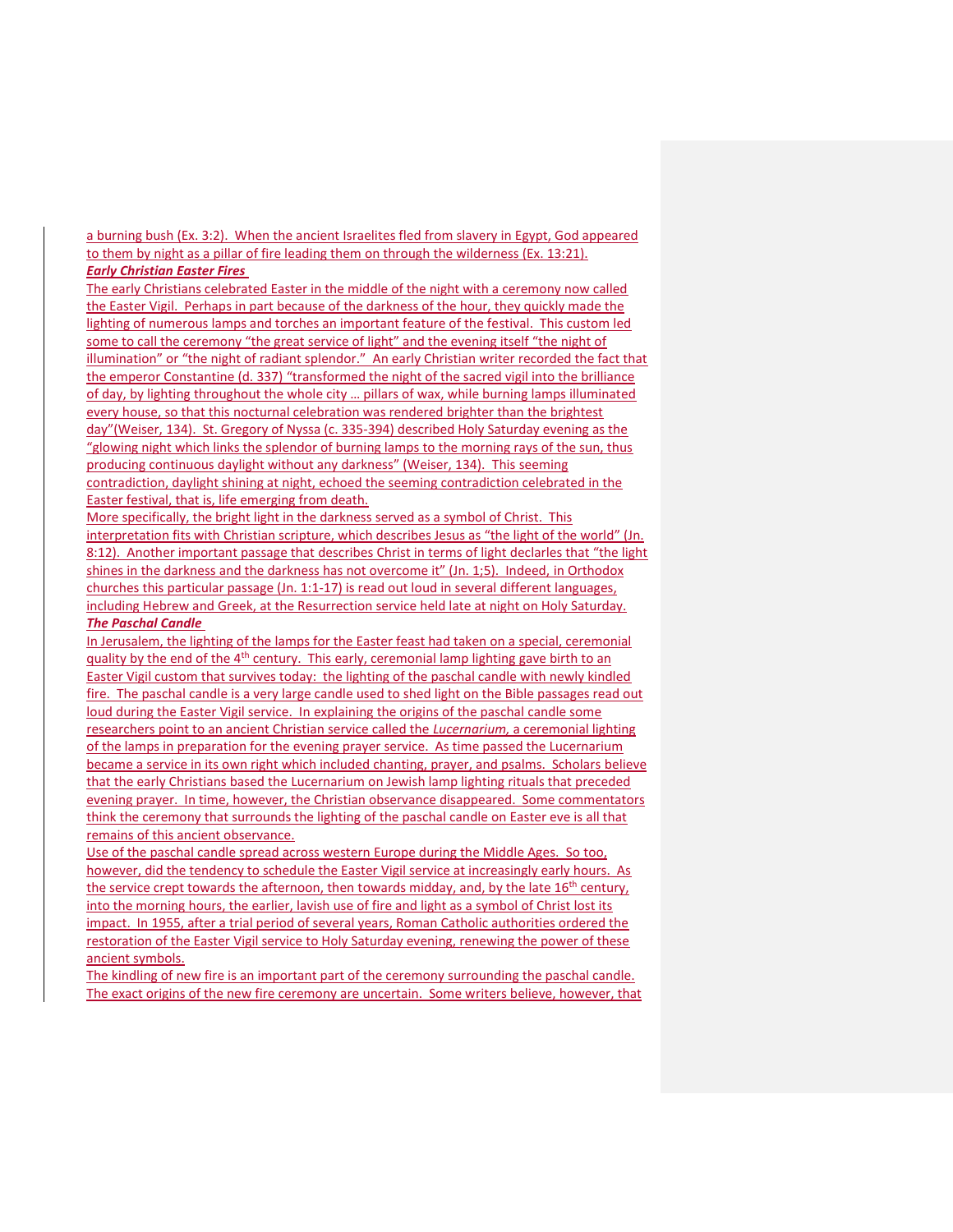Christians may have borrowed the ceremonial use of new fire from pagan sources. The kindling of fresh flame was an important aspect of the religious rites of the Romans, Greeks, Celts and other ancient peoples.

**Sacred Oils:** Christian sacraments and sacramentals, filled with symbolism, are steeped in historical and scriptural richness. In their celebration, a host of everyday substances are used, serving as signs and symbols of the much deeper realities they represent.

Oil is one of the array of rich symbols we have in our Christian tradition. Today, the Church uses three types of holy oils for a host of purposes. The multifaceted use of oil among ancient peoples is referenced in a variety of scriptural passages. These include use in preparing food for nourishment (see Nm 11:7-9) or as lamp fuel (see Mt 25:1-9). A medicinal use for oil is found in both Old and New Testaments (see Is 1:6; Lk 10:34), or for physical embellishment (see Ru 3:3). Oil is also useful in preparation of bodies for burial (see Mk 16:1) and as a ritual anointing for welcoming guests (see Lk 7:46).

The Church's rites prescribe that the oils are normatively blessed (or consecrated, in the case of chrism) at the Chrism Mass each year. All priests may bless the oil of catechumens and oil of the sick "in case of true necessity."

As evidence of their fruitfulness and importance in our sacramental life, oils take center stage when they are blessed and consecrated just before Easter, at what is called the Chrism Mass. This provides for the new oils to be used at the sacraments of initiation at the Easter Vigil.

#### **Oil of Catechumens**

The Introduction for the Rite of Blessing of Oils says the oil of catechumens extends the effect of the baptismal exorcisms: "Before they go to the font of life to be reborn, the candidates for baptism are strengthened to renounce sin and the devil."

The notion of being strengthened by oil is scriptural. God's anointing has fortified us in the battle of good versus evil (see Ps 45:8 and Heb 1:9) and enlightens our intellect from falsehood (see 1 Jn 2:27). The prayer of blessing for the oil of catechumens indicates these fruits when it asks God to "give wisdom and strength to all anointed with it," going on to ask God to bring those anointed by this oil "to a deeper understanding of the Gospel" and gain God's help in accepting "the challenge of Christian living."

This oil can be traced back to the early Christian instruction the Apostolic Tradition, written in the early third century, which refers to it as the "oil of exorcism." In the Rite of Baptism today, a prayer of exorcism is proclaimed over the candidate and is followed by the anointing with the oil of catechumens. The anointing with this oil, alongside a prayer of exorcism, may be administered during the Rite of Christian Initiation of Adults (RCIA) to adults admitted to the catechumenate.

By the anointing with the oil of catechumens then, it can be said that the recipient gains God's grace and help to overcome the power Satan and sin have over us and profess the Christian faith with boldness, all of which aims toward the newness of life received in baptism.

## **Oil of the Sick**

The passage most often cited as a scriptural witness for sacramental anointing of the infirm is in the Letter of James (5:14). In Mark 6, Jesus gave the Twelve "authority over unclean spirits" (v. 7), and "they went off and preached repentance" (v. 12). The very next verse, however, indicates the use of oil in healing the sick in Christ's name from even this apostolic age: "They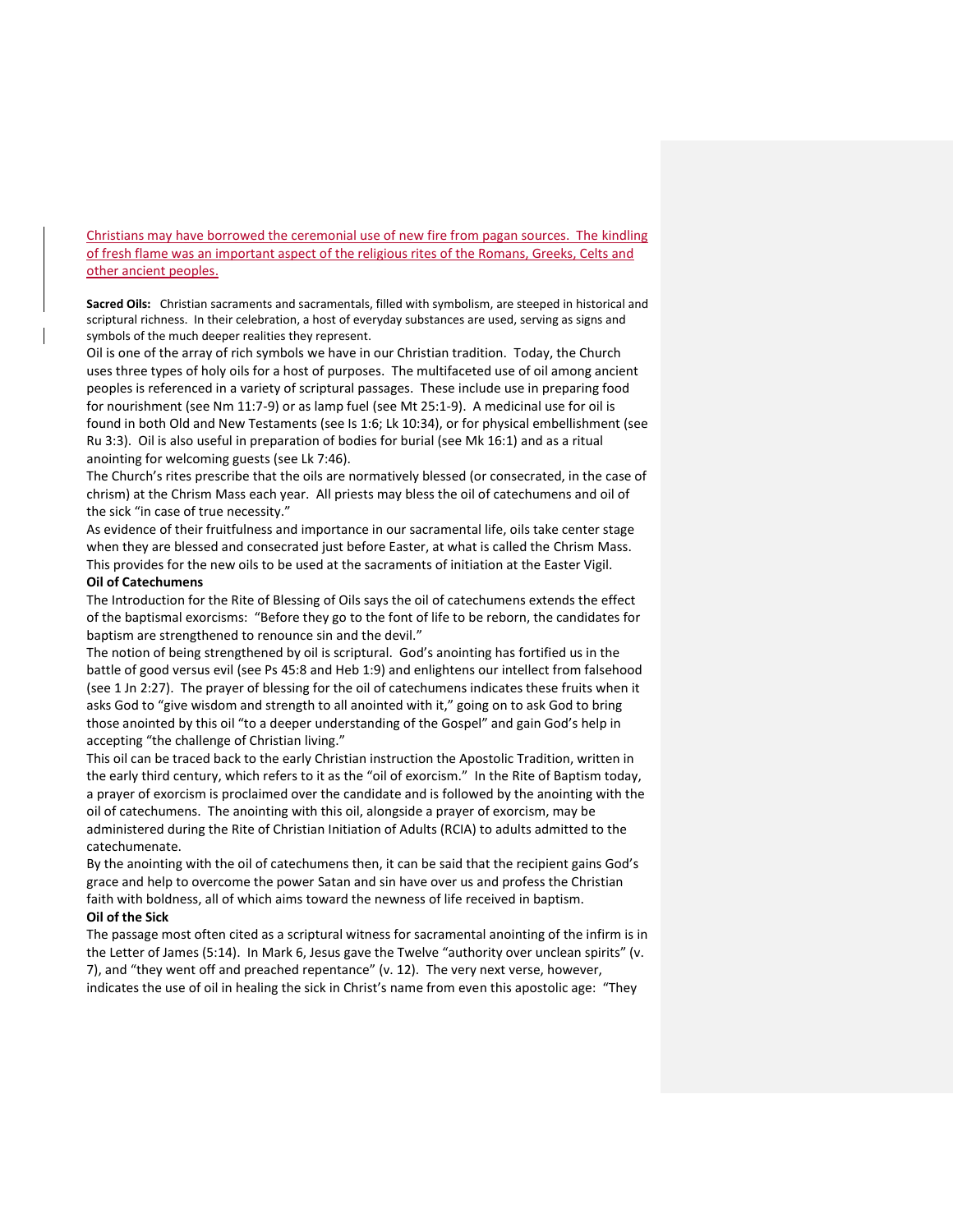drove out many demons, and they anointed with oil many who were sick and cured them" (v. 13).

The oil used most often by priests, its prayer of blessing reminds believers that healing of the sick comes about through Jesus Christ. Oil's multifaceted purpose, mentioned earlier, is indicated when the prayer refers to oil as that "which nature has provided to serve the needs of men."

As the Instruction of the Rite of Blessing of Oils says, in the anointing, "the sick receive a remedy for the illness of mind and body, so that they may have strength to bear suffering and resist evil and obtain the forgiveness of sins." All who receive anointing with this oil receive God's blessing, as the prayer of blessing says, so "that they may be freed from pain and illness and made well again in body, mind and soul."

#### **Sacred Chrism**

Before consecrating the chrism, the bishop mixes the oil with balsam  $-$  a sweet, aromatic perfume used since ancient times, no doubt in connection to 2 Corinthians 2:15-16, where St. Paul refers to the fragrance of Christ that Christians must disperse everywhere they go. Then, before the prayer of consecration, the bishop breathes over the oil — indicative of the Holy Spirit's descent through invocation.

The verb "consecrate" is applied to the action of making holy the chrism and indicates its use to spiritually separate, sanctify and purify its recipients. While the oil of the sick and the oil of catechumens may, in emergency, be blessed by any priest, this is not the case with chrism. "Consecrate" indicates, then, that only a bishop may bless it.

Christ's holy name means "the anointed of the Lord." The consecratory anointings in the Old Testament are for priests, prophets and kings — all of which point toward and prefigure Jesus Christ. He takes on this identity at the beginning of His public ministry, when in His hometown synagogue He read from Isaiah 61:1: "The Spirit of the Lord is upon Me, because He has anointed Me" (Lk 4:18). And so the oil of chrism takes its very name from Him and is the means by which Christians become sharers in His royal and prophetic priesthood. "We are called Christians because we anointed with the oil of God," wrote St. Theophilus of Antioch in the second century.

There are two consecratory prayers optioned in the ritual, the first of which draws significant parallels between Christian use of this oil and similar biblical use of oil. The first prayer is one of thanksgiving for God's gifts given in the past, foreshadowing those given through anointing with this oil. In fact in the third-century Apostolic Tradition, it is referred to as the "oil of thanksgiving."

The strength Israel's kings needed in governing earthly affairs with divine guidance was symbolized in their Old Testament anointing (see 1 Sm 10, Samuel's anointing of Saul). The first of the consecratory prayers references King David twice — as he "sang of the life and joy that the oil would bring us in the sacraments," and it was through him that God prophesied that "Christ would be anointed with the oil of gladness beyond his fellow men." In history, a variety of Christian kings and emperors were anointed with sacred chrism by popes and bishops at their coronations.

In the case of Elisha, we learn of the biblical anointing of a prophet (see 1 Kgs 19:16). Recipients of sacred chrism will prophetically be "radiant with the goodness of life that has its source in (God)."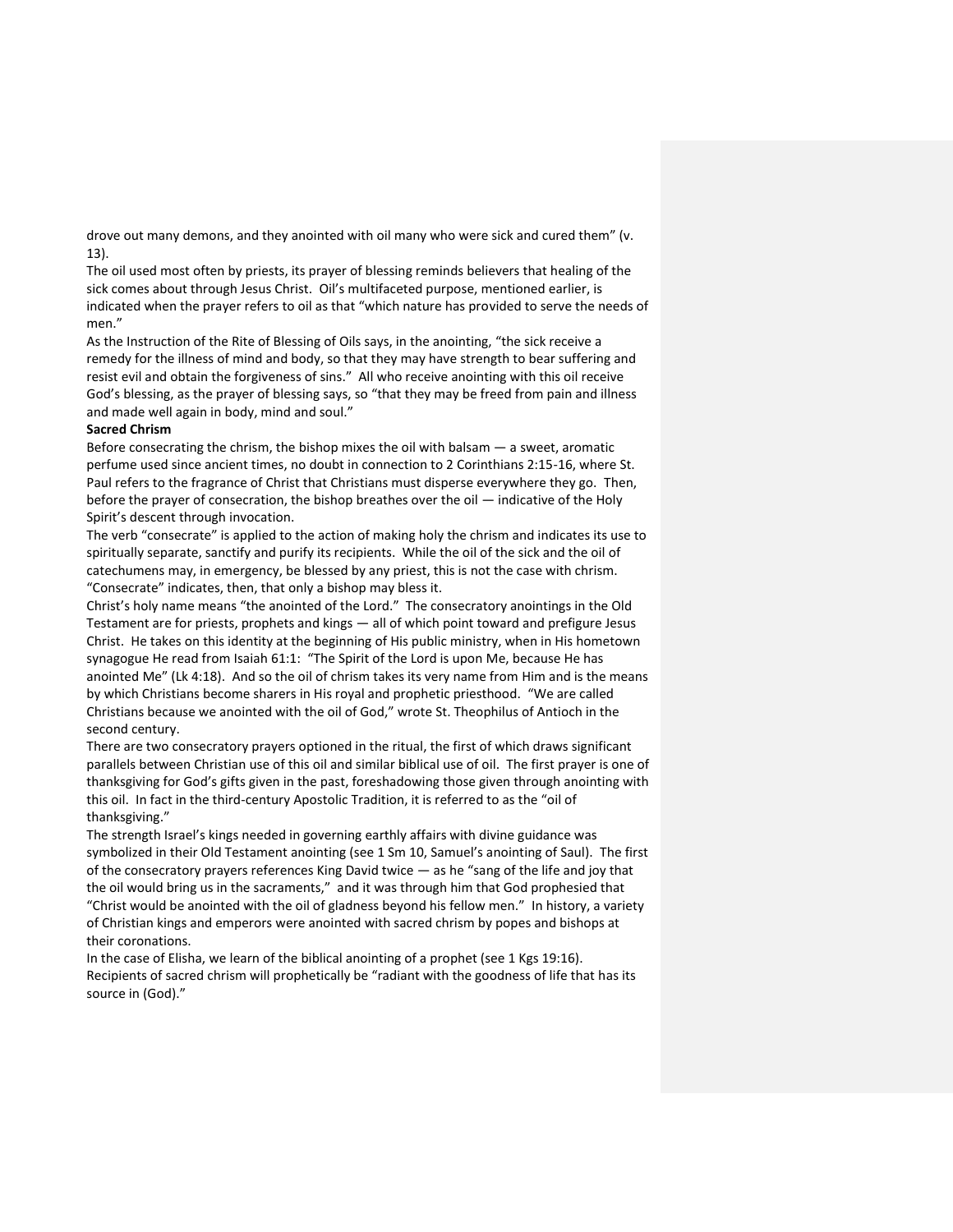Priests and bishops today are anointed with sacred chrism at their ordinations. An Old Testament source for this practice is found with Aaron, Moses' brother, whom he anointed a priest (see Ex 29:7 and Lv 8:12).

"Let the splendor of holiness shine on the world from every place and thing signed with this oil," says the second of the consecratory prayers for chrism. Formerly, church bells were anointed on the inside with chrism and the oil of the sick on the outside. The ancient practice of using chrism to consecrate altars and churches remains in practice today. Using oil to dedicate things to God has Old Testament roots (for examples, see Gn 28:18 or Ex 30:25-29). Altars are set aside for sacrifice and early in Christianity the altar became representative of Christ Himself, the perfect sacrifice. And so, since Christ's name means anointed one, it's most fitting that the altar — which is a symbol of the Anointed One par excellence — itself is anointed. In dedicating a church building, a church's walls are signed with chrism — since the building represents the anointed members of his Body, and, like us are called to be "holy, visible signs of the mystery of Christ and his Church.



# **PRAYERS**

## **An Easter Prayer** Good and gracious God, Our most glorious Creator, As we greet the signs in nature around us: Of Spring once again regaling us in bloom, In the songs of returning birds and fields soon to be planted, We give you praise for an even greater sign of new life: the resurrection of your Son, Our Lord Jesus Christ, that we especially celebrate at this time. The sadness and despair of his death has given way to the bright promise of immortality. For the Resurrection is our guarantee that justice will triumph over treason, Light will overcome darkness, and love will conquer death. As we celebrate, we also dare to ask for your grace that we may live the promise given to us, By imitating the life of Jesus in reaching out to the poor, the marginalized, the least among us, As we strive to be neighbor to all those we meet,

**Formatted:** Font: +Body (Calibri), 12 pt, Bold **Formatted:** Space Before: 0 pt, After: 0 pt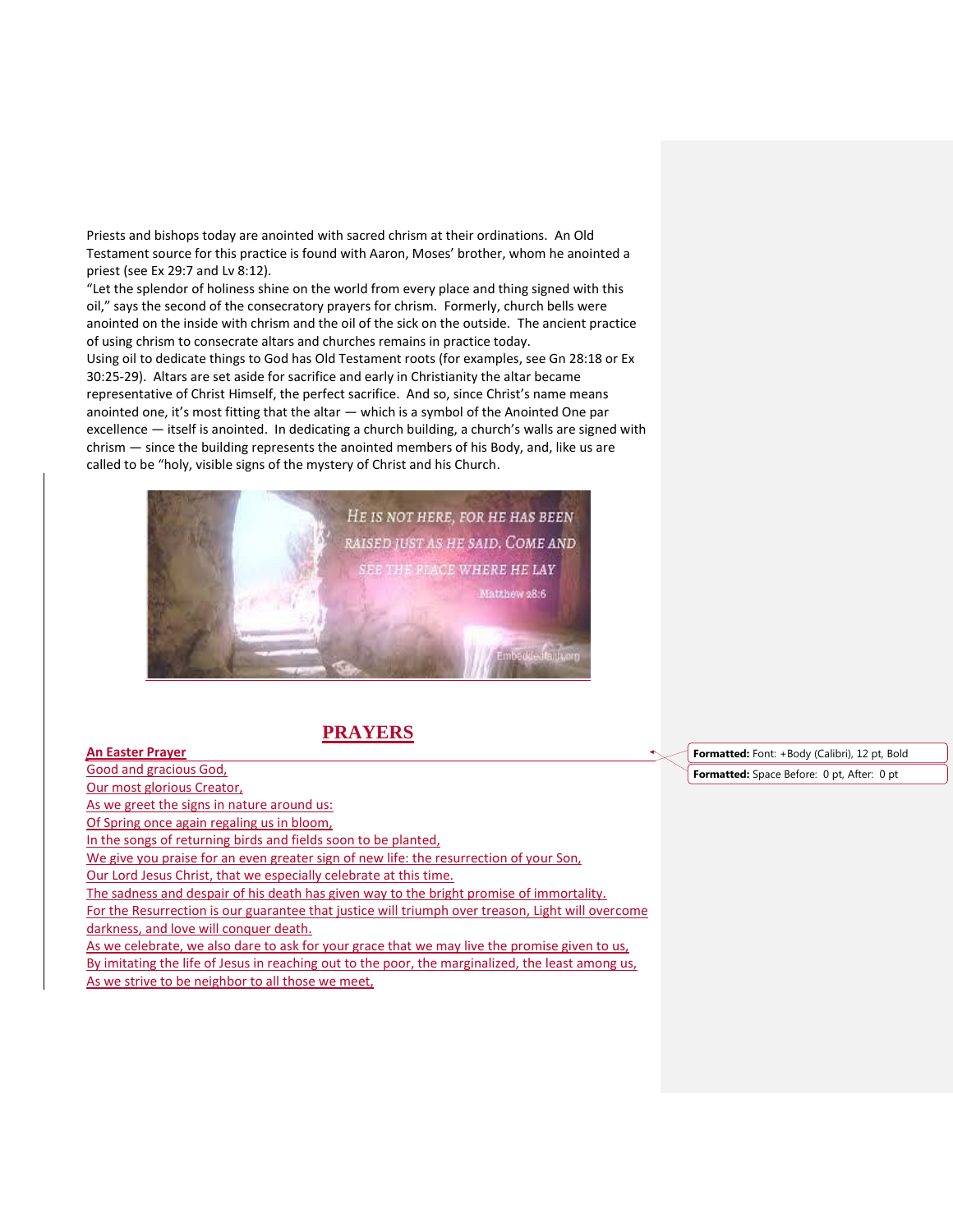We ask your special blessings each and every day on our President. Working with him may we strive to make this great country of ours a beacon of hope and justice in a world hungry for peace and so in need of your love. We praise you in this Easter season. Change our lives, change our hearts to be messengers of Easter joy and hope. We make our prayer through Jesus Christ, our risen Lord forever. Amen.

*- Fr. Larry Snyder***,** president of Catholic Charities USA, offered at the fourth annual White House Easter Prayer Breakfast on April 8, 2013

|                                        | <b>PASTOR'S UP-COMING SCHEDULE</b>                                     |
|----------------------------------------|------------------------------------------------------------------------|
| <b>Saturday 20 April Holy Saturday</b> |                                                                        |
|                                        | Vigil Mass of Easter 8:00 p.m.                                         |
|                                        | <b>Blessing of the Easter Fire</b>                                     |
|                                        | <b>Baptism of the Catechumenate</b>                                    |
|                                        | Reception into the Church for the RCIA                                 |
| <b>Sunday 21 April</b>                 | <b>EASTER SUNDAY</b>                                                   |
|                                        | Masses Sunrise Mass 6:30 a.m.                                          |
|                                        | 8:30 a.m. 11:00 a.m. 1:00 p.m.                                         |
|                                        | Brig 7:00 p.m.                                                         |
| Monday 22 Apr                          | Mass 8:30 a.m.                                                         |
| Tuesday 23 Apr                         | Mass 8:30 a.m.                                                         |
|                                        | Easter Mass St. Brides Correctional Facility 5:30 p.m.                 |
| Wednesday 24 Apr<br>Mass 8:30 a.m.     |                                                                        |
|                                        | Easter Mass Indian Creek Correctional Facility 6:00 p.m.               |
| Thursday 25 Apr Mass 8:30 a.m.         |                                                                        |
| Friday 26 Apr                          | Mass 8:30 a.m.                                                         |
| Saturday 27 Apr                        | Mass 8:30 a.m.                                                         |
|                                        | Confessions $1:30 - 4:30$ p.m.                                         |
|                                        | Vigil Mass 2 <sup>nd</sup> Sun of Easter Divine Mercy Sunday 5:00 p.m. |
| Sunday 28 Apr                          | 2 <sup>nd</sup> Sunday of Easter <b>Divine Mercy Sunday</b>            |
|                                        | Masses 7:00 a.m., 8:30 a.m., 11:30 a.m. 5:00 p.m.                      |
|                                        | Divine Mercy Prayer Service and Benediction 3:00 p.m.                  |
|                                        | Brig Mass 7:00 p.m.                                                    |
|                                        |                                                                        |

## **It's not about the bunny, it's about the Lamb**

Jesus did not die on the cross just so we could live comfortable, well-adjusted lives. His purpose is far deeper: He wants to make us like Himself before He takes us to heaven. This is our greatest privilege, our immediate responsibility and our ultimate destiny. (Rick Warren)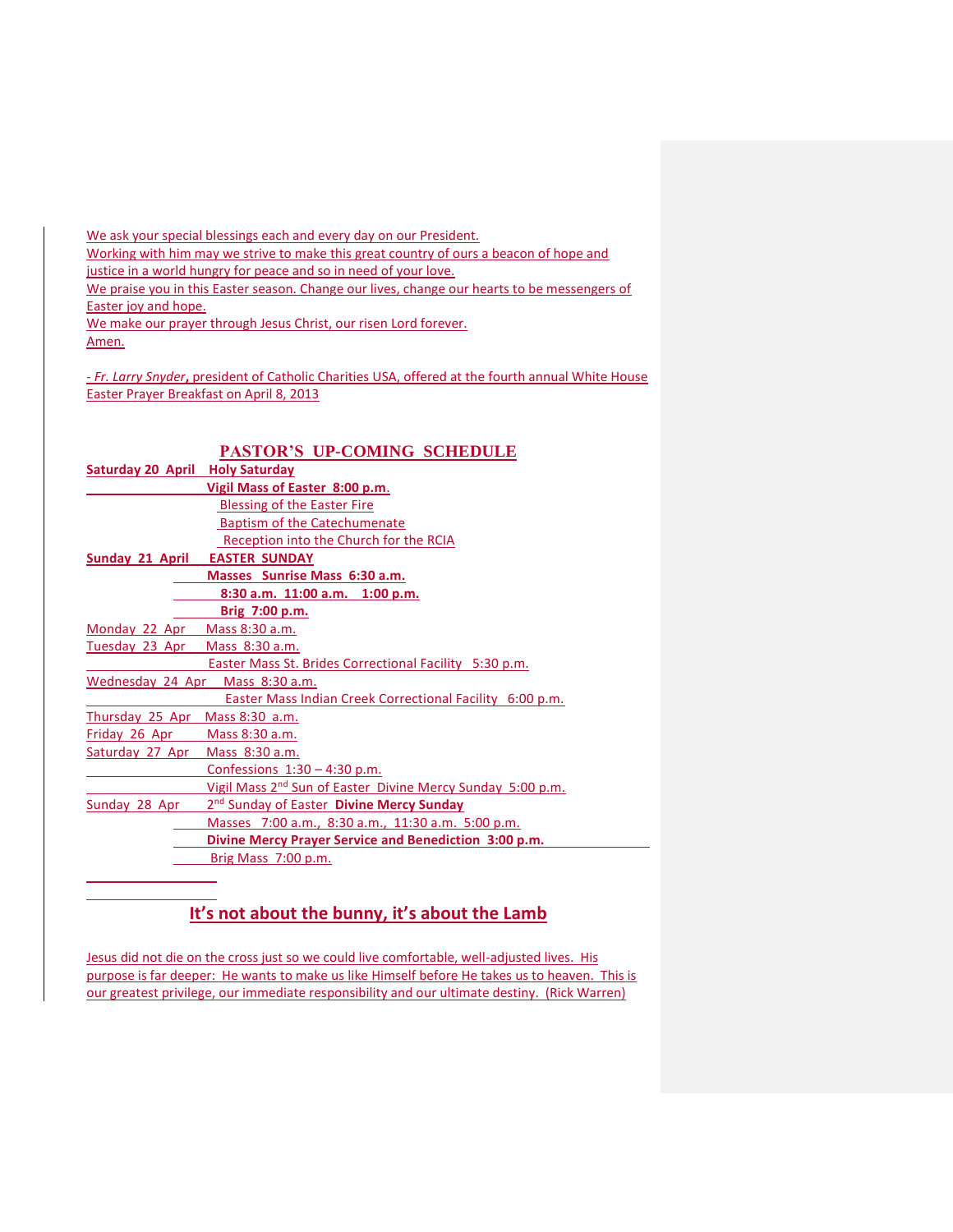## **"Do not abandon yourselves to despair. We are the Easter people and hallelujah is our song." - Pope John Paul II**

The death of the Lord our God should not be a cause of shame for us; rather, it should be our greatest hope, our greatest glory. In taking upon himself the death that he found in us, he has most faithfully promised to give us life in him, such as we cannot have of ourselves. - St. Augustine